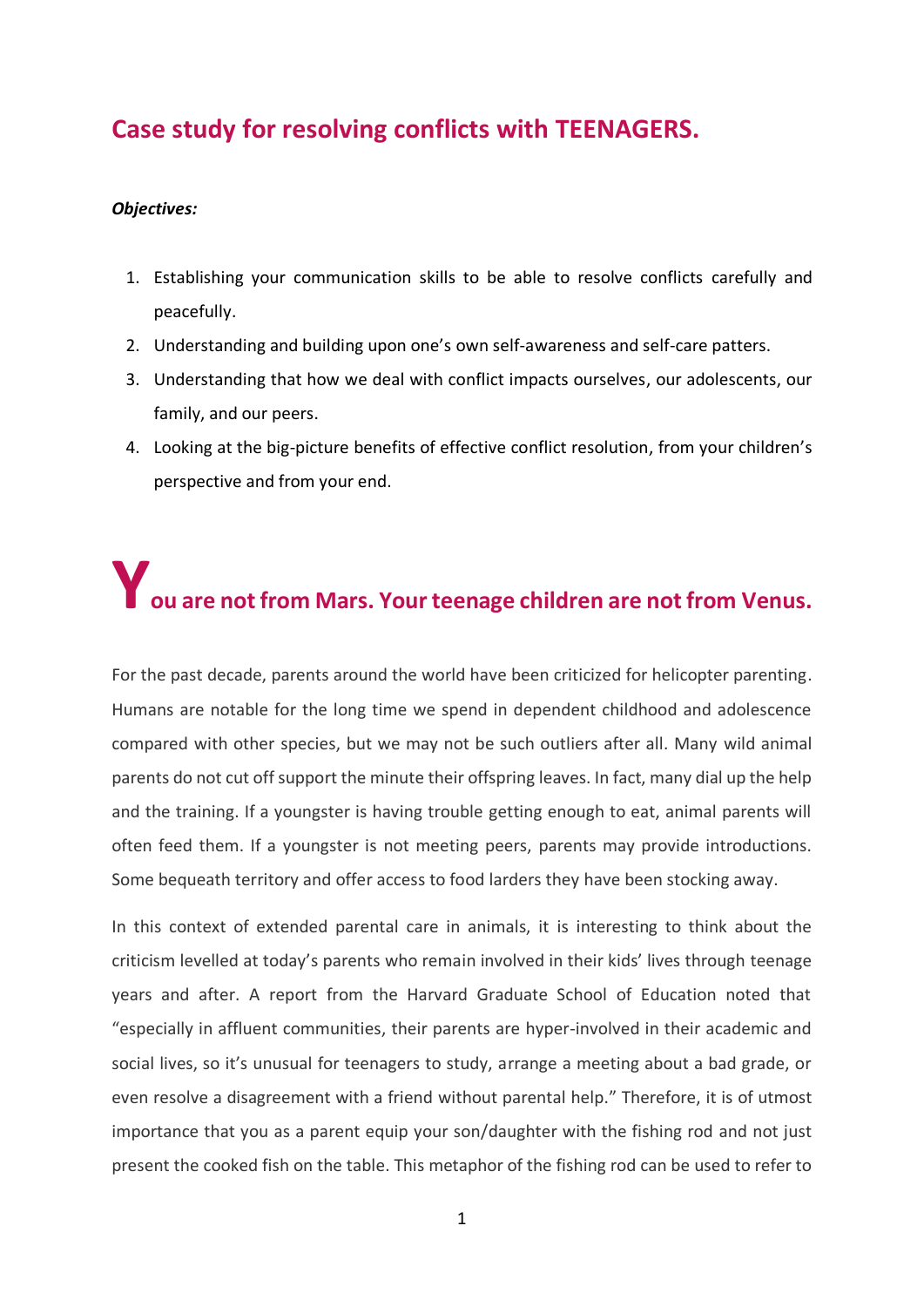the tools required for the respective teenager to deal with the world and have enough conflict resolution skills to endeavour. The excesses of some parents are easy to mock and robbing young adults of opportunities to practice resolving conflicts is clearly misguided, yet amid the criticisms, the clear importance of continued parental involvement gets muddied. Mintz puts it like this: Parents "have good reason to be standing by with a rescue rope as their children try to make their way through the overgrown and traditional paths to adulthood that may no longer secure employment.

As a parent it is fruitful to try to think back to your feelings and experiences as a young person. This can help you relate to your child. It is useful to remember that [teenage brain](https://raisingchildren.net.au/teens/development/understanding-your-teenager/brain-development-teens)  [development](https://raisingchildren.net.au/teens/development/understanding-your-teenager/brain-development-teens) means your child might not be able to see the risks and consequences of a situation. Your child might not be able to see things from your perspective either. It is pivotal for you to try to be flexible about the little issues. This might mean your child is more willing to listen and discuss bigger issues while sharing any family burdens. Do not forget about yourself! Remember to go easy on yourself and do not expect to be perfect, you are human too. If you overreact or slightly lose your self-control , just say sorry and start again when you can. It is important to try to avoid dealing with conflict when you and your child are feeling upset or angry. Preferably you would wait until you feel calm. It will be very helpful if you manage to prepare what you are going to say and think about the words you want to use. Moreover, try to make sure that not every conversation with your child is about difficult issues. Spend some time enjoying each other's company too!

#### **Introductory task: 'What teenagers need to thrive' by Charisse Nixon**

Access this video on:<https://www.youtube.com/watch?v=S05PBOIdSeE> . Nixon here speaks of the troubles that teenagers usually face. She speaks about the importance of setting the stage for our teenagers. A stage on which they struggle to identify who they are. She speaks about the basic needs of the adolescents and also what she refers to as the 4 gems that will help adolescents promote and maintain positive connections that will aid the resolving of conflicts. The main points which may be taken from this talk and which may lead to meaningful connections are the following: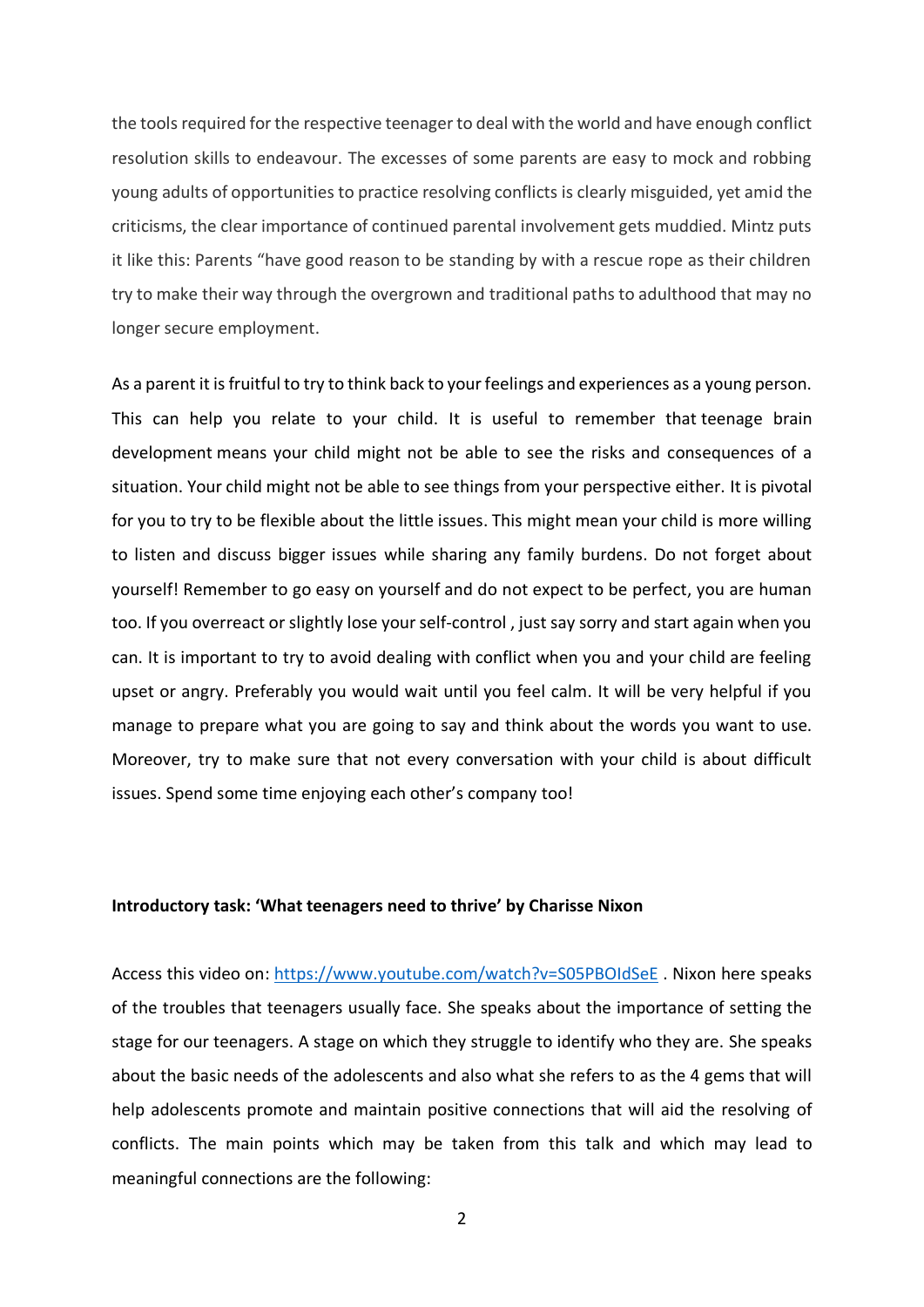#### *Gem 1: The gateway to others*

If a teenager does not have empathy it will be very difficult for him/her to get somewhere. Since we lead by example, it is very important to show your teenager how empathy looks like.

#### *Gem 2: Gratitude*

When is the last time you as a parent wrote a thank you letter? Gratitude increases connection and since adolescents tend to become isolated, it works to take away this negative mood and it causes positive moods which have been experimentally recorded. It takes away pessimism that they might be struggling with and causes optimism.

#### *Gem 3: Forgiveness*

Forgiveness gives us a sense of control. It empowers us. It reduces anger and increases perspective taking.

#### *Gem 4: Humility*

Humility leads to deep connections. Fractured relationships, humility repairs. Humility promotes acceptance.

*As Nixon puts it, these 4 gems have the potential to change our focus and ultimately change our hearts. Use your favourite medium which could be your loved journal, your laptop or even a piece of napkin on which you can share your thoughts about this talk and hopefully set short-term goals. Set a date on your calendar and get back to these set goals/ affirmations. See how far you have managed to come and realise what can be further adjusted. Be kind to yourself. You got this!*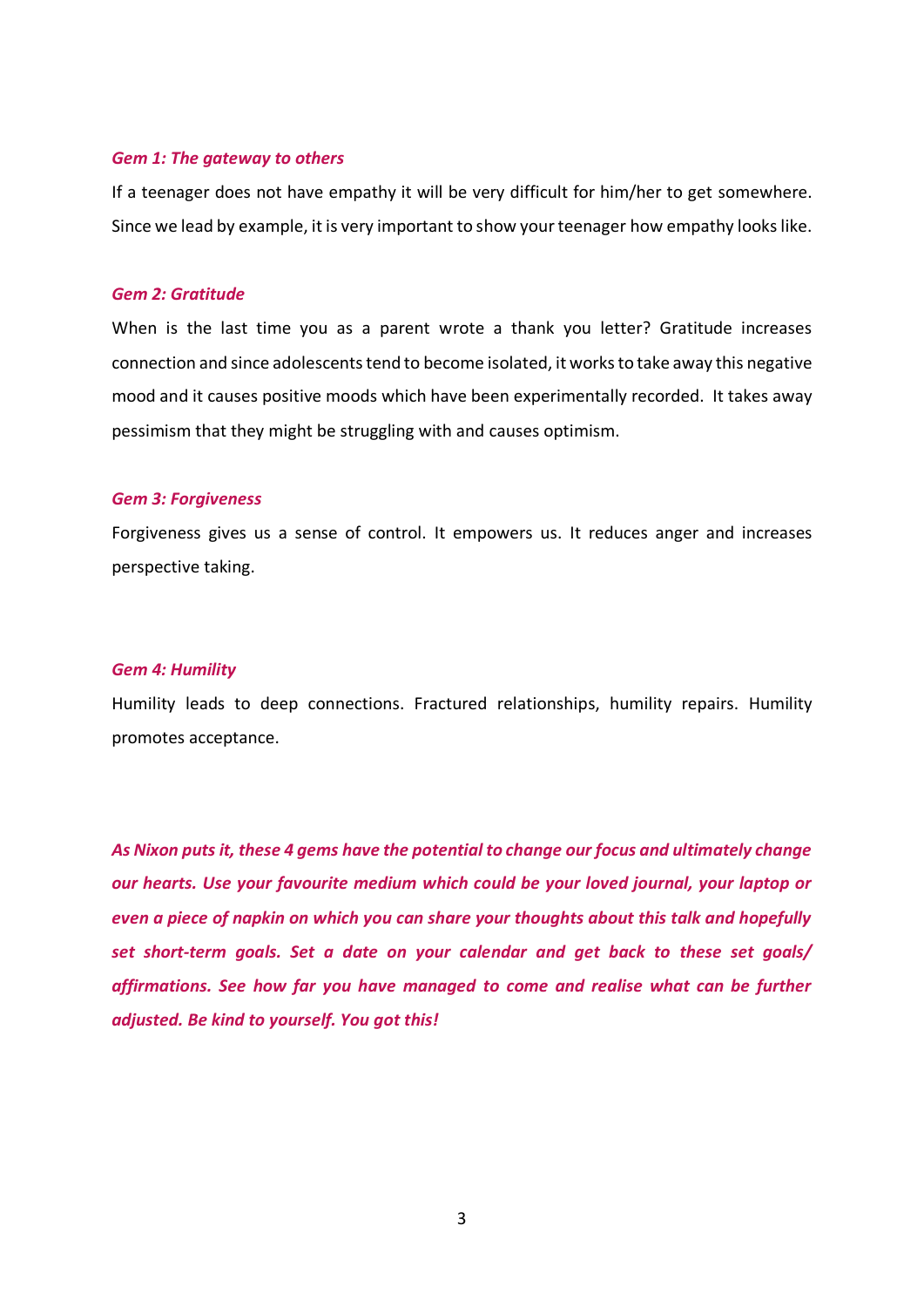## **Talking through conflict: tips**

#### *Dealing with conflict aftermath: tips*

Despite your best efforts, it might take a while for you and your child to calm down after a conflict. Also, your child might feel disappointed if you have said no to something. Thus, it is fruitful to try and help your child to calm down by showing your understanding, letting him/her express his/her disappointment, or giving him/her space if he/she needs it. Again, remember to look after yourself, talking to someone you trust can help you feel better about the situation.

#### *Handling violence*

There is a difference between conflict and violence. Conflict, disagreement and some anger are OK – but violence is not OK**!**

Teenagers are still learning about what's OK and what is not. They might still be learning where the line is between conflict and violence – for example, in [fights with siblings.](https://raisingchildren.net.au/teens/family-life/siblings/sibling-fighting) You can help with this. However, if your child is damaging property, yelling, or swearing excessively, hitting, or making threats to harm something or someone, you need to set clear boundaries. It is important to show him/her that he/she has crossed the line and his/her behaviour is not acceptable.

If your child is showing early signs of violent behaviour, it can help to:

- give him/her a clear message that the behaviour is not OK.
- tell him/her that you will not speak with him/her while he/she's in that state,
- let her know that you are willing to talk to him/her and work things out together when he/she has calmed down,
- let him/her know that that there will be consequences for the behaviour,
- make sure your own behaviour is respectful, and that you are managing your own emotions and modelling self-control.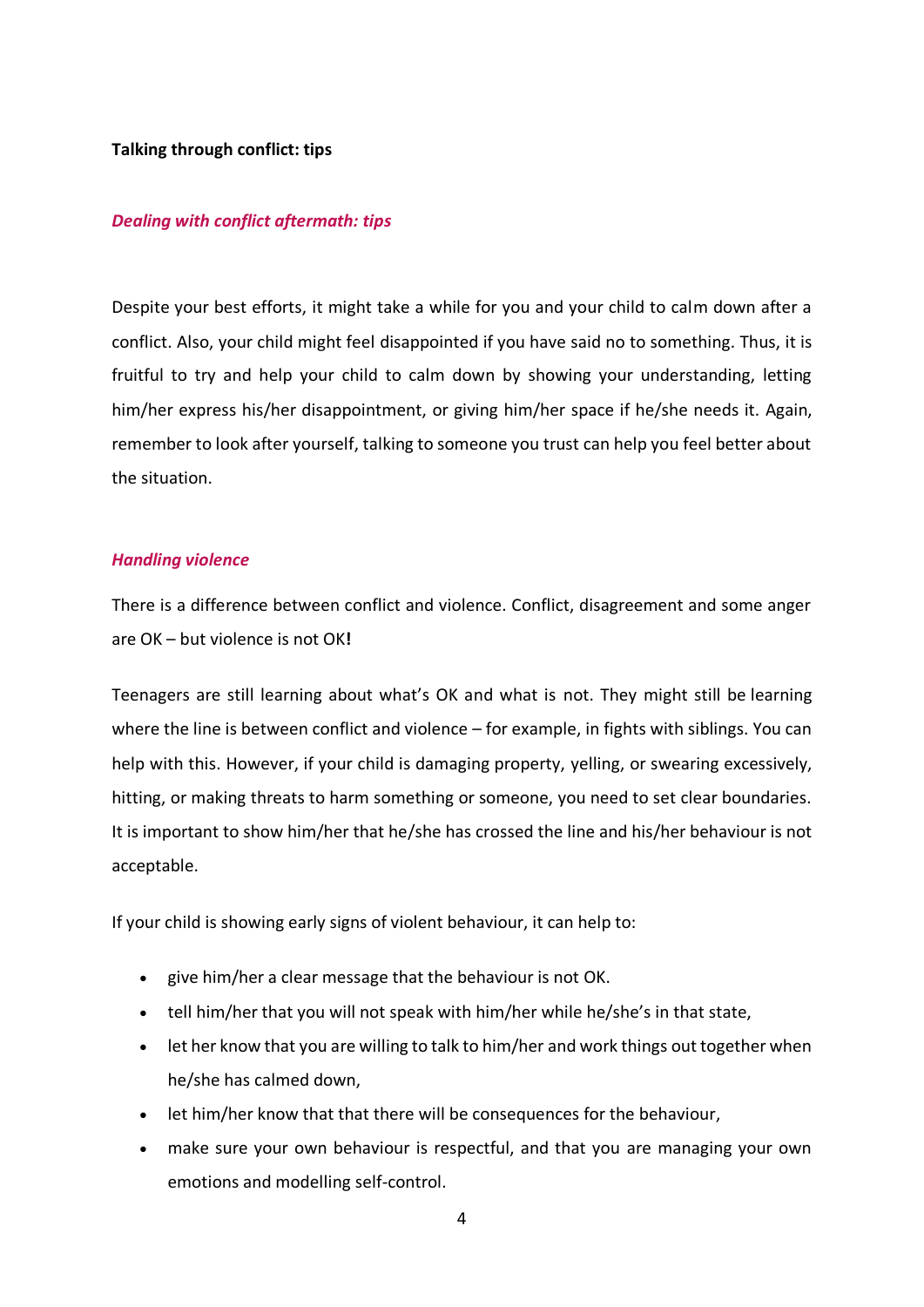If your child has experienced violence from another adult or child, he/she might need professional help to feel safe, to deal with what he/she has experienced, and to learn new ways to behave. If you find it hard to control your own anger or violence, you might also find professional help useful and for this you might wish to refer to the **'Service Directory'.**

# **First things first:**

*Most importantly, as a parent you have rights and responsibilities! Thus, it is important to keep in mind that:* 

#### ▪ **You are to be treated with respect.**

You, along with everyone else in the family, have the right to be treated with respect. This includes not only parents and teens, but also siblings and extended family members who may be living in the home.

# ▪ **It is pivotal to set the rules and control privileges.**

You have the right to set rules and limit privileges when rules are not followed. This includes house and family rules that are followed out of respect for everyone who lives in the home. Some examples are rules about chores, guests, [curfews,](https://www.verywellfamily.com/advice-on-curfews-for-teens-2606170) and [illegal substances](https://www.verywellfamily.com/teen-health-and-safety-4157357) or activities within the home.

# ▪ **You are entitled to know the truth.**

Without being annoying, you as a parent have the right to ask questions and expect that they will be answered truthfully. Parents should be aware of a [teenager's growing need for](https://www.verywellfamily.com/why-does-my-teen-need-privacy-2609615)  [privacy](https://www.verywellfamily.com/why-does-my-teen-need-privacy-2609615) when invoking this right. Also, remember to ask questions when emotions are not running high to avoid arguing with an angry teen. That will only add to the problem instead of solving it.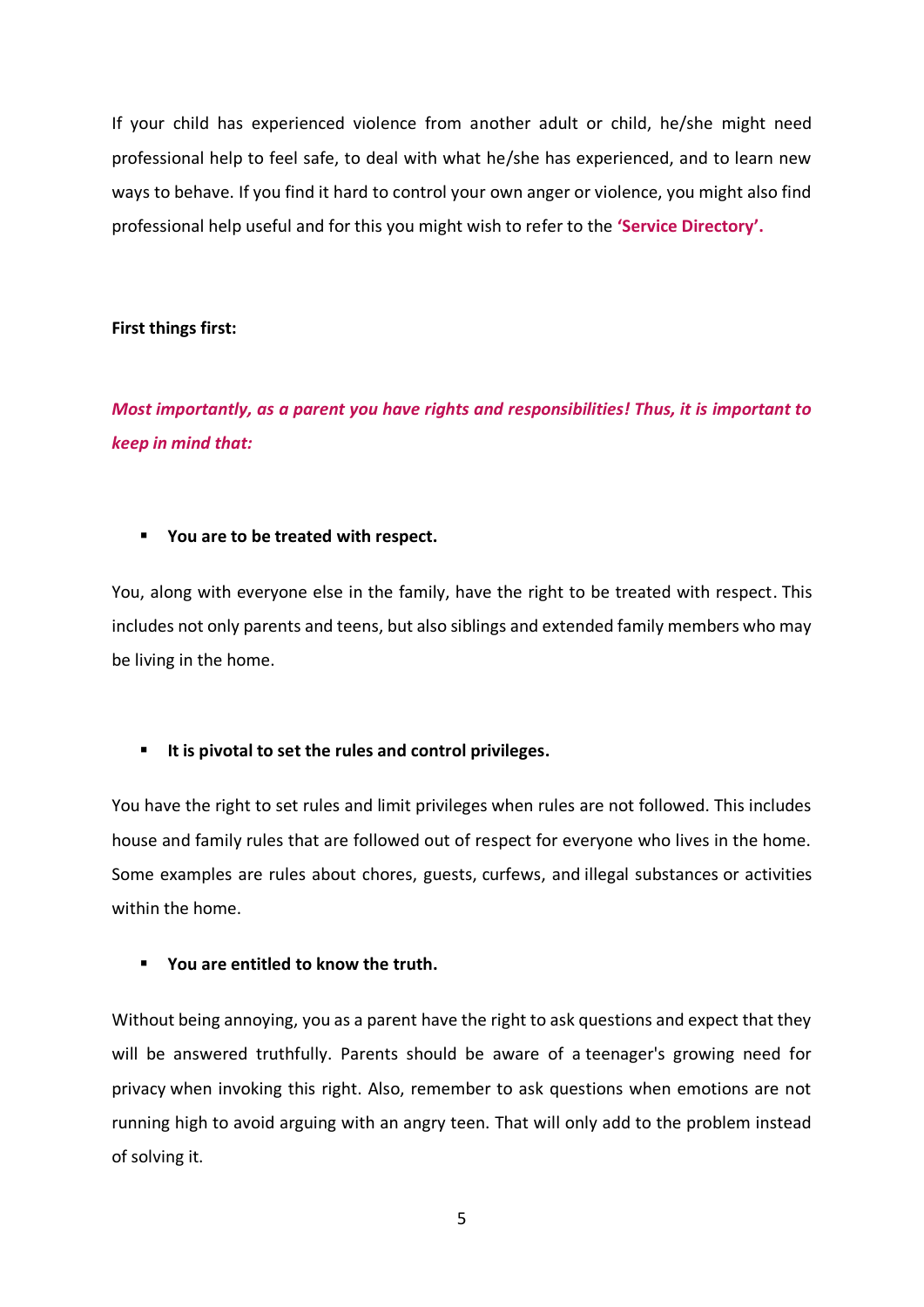#### ▪ **You can ask about the who, what, and where.**

You as a parent have the right to know where your teenager is, who they are with and generally what they are doing. While teens do not have to go into detail about private matters, like their thoughts about the person they are [dating,](https://www.verywellfamily.com/five-truths-teens-and-dating-2611146) for instance, they do have to let parents know things like the location of the party they will be attending and who is chaperoning the party.

#### ▪ **To Make Mistakes.**

You are human and you have the right to make mistakes and change to change your mind. Mistakes happen, learning to fix a mistake and apologising is important. No one is perfect and the decision you made may not be the best when you look back on it. It may be time to fall back and regroup. While your teen may not appreciate your reversal right away, your willingness to apologise and correct a mistake is a good to model for them.

#### ▪ **To Show You Care.**

You have the right and obligation to let your teen know that you love and care about them. While giving your teen a huge hug in front of their friends when you drop them off may not be the time, letting your teen know daily you care is important enough to mention, text, email, etc. A simple message works best, being careful not to embarrass them around their peers is also fruitful.

#### *\*Debriefing and reflection time:*

- *1) How do conflicts with your teenagers make you feel?*
- *2) When faced with a conflict, the first question to ask yourself is: "what is really going on here?"*
- *3) Did he/she really mean it like it sounded?*
- *4) Is there some information I am missing here?*
- *5) Am I looking at the situation from their viewpoint?*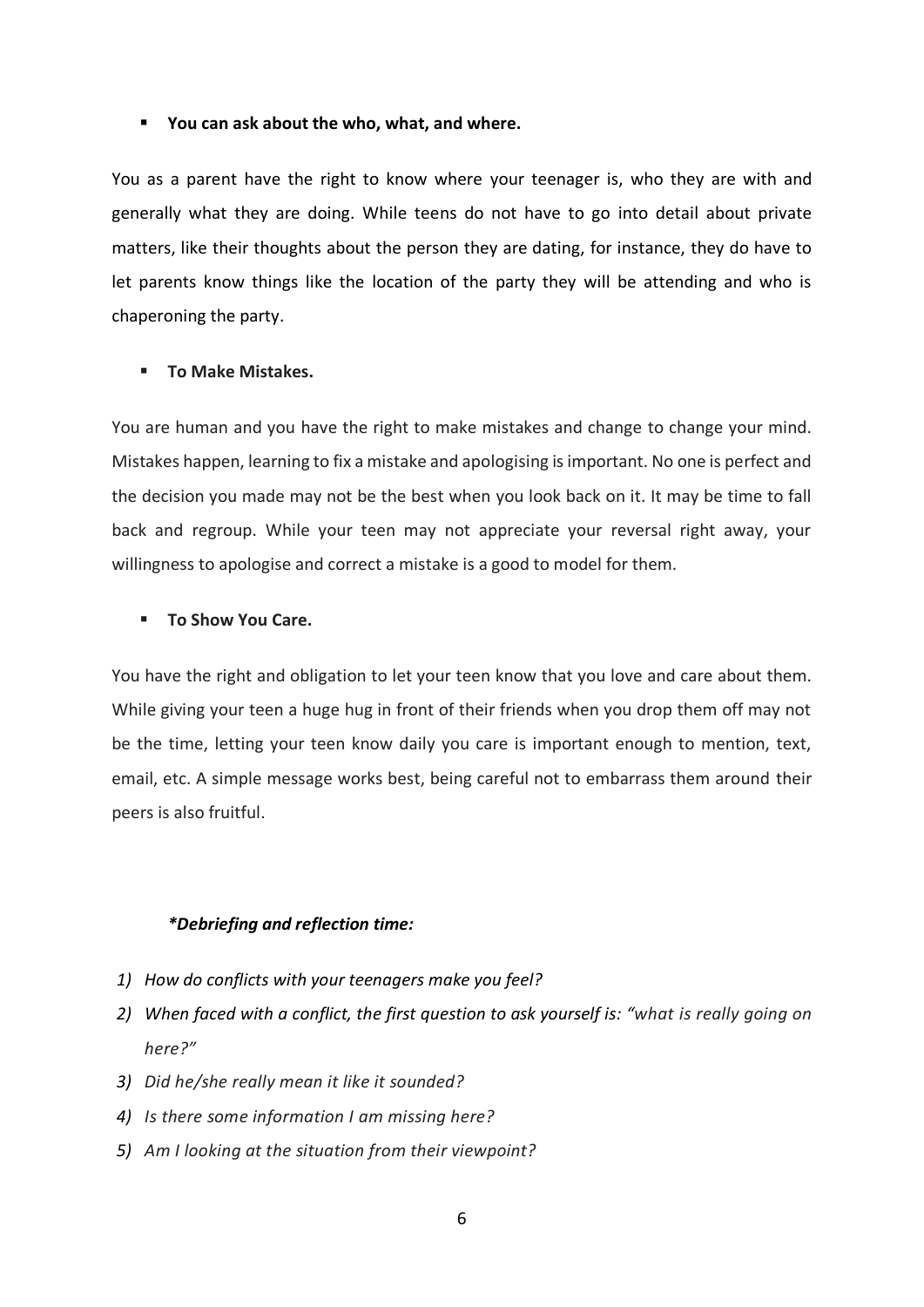- *6) Have I attempted to put the shoe on the other foot?*
- *7) Is my tone filled with accusations or compassion?*
- *8) Am I attempting to isolate myself or press in closer to find a resolution?*
- *9) Am I fighting for a win or fighting for peace?*
- *10) Are my feelings and emotions rational or running wild?*
- *11) If people I respected (outside of my family) were to hear my words, would I be embarrassed?*
- *12) Am I expecting more from this person than they are equipped to give?*
- *13) Have I thought of ways to compromise?*
- *14) Am I offering them the benefit of the doubt or jumping to conclusions?*
- 15) Is there any good in this situation that I can focus on no matter how small?
- *16) Am I playing the victim or looking for common ground?*
- *17) Will I care about, or remember this in five years?*
- *18) Am I letting love and grace lead my words or anger and disappointment?*

# **Activity: Conflict – Bull's-Eye?**

Time: 15 to 20 minutes (this is a short activity since it is important to seek not to bore a teenager.)

Family Group Size: Any

Materials: Flip-chart paper, markers, paper, pens

# **OBJECTIVES**

- To understand our different perceptions of conflict.
- To consider a different perspective on conflict.
- To learn techniques to better handle conflict.
- To build trust.
- To understand that how we deal with conflict impacts ourselves, our family members and even our outside peers.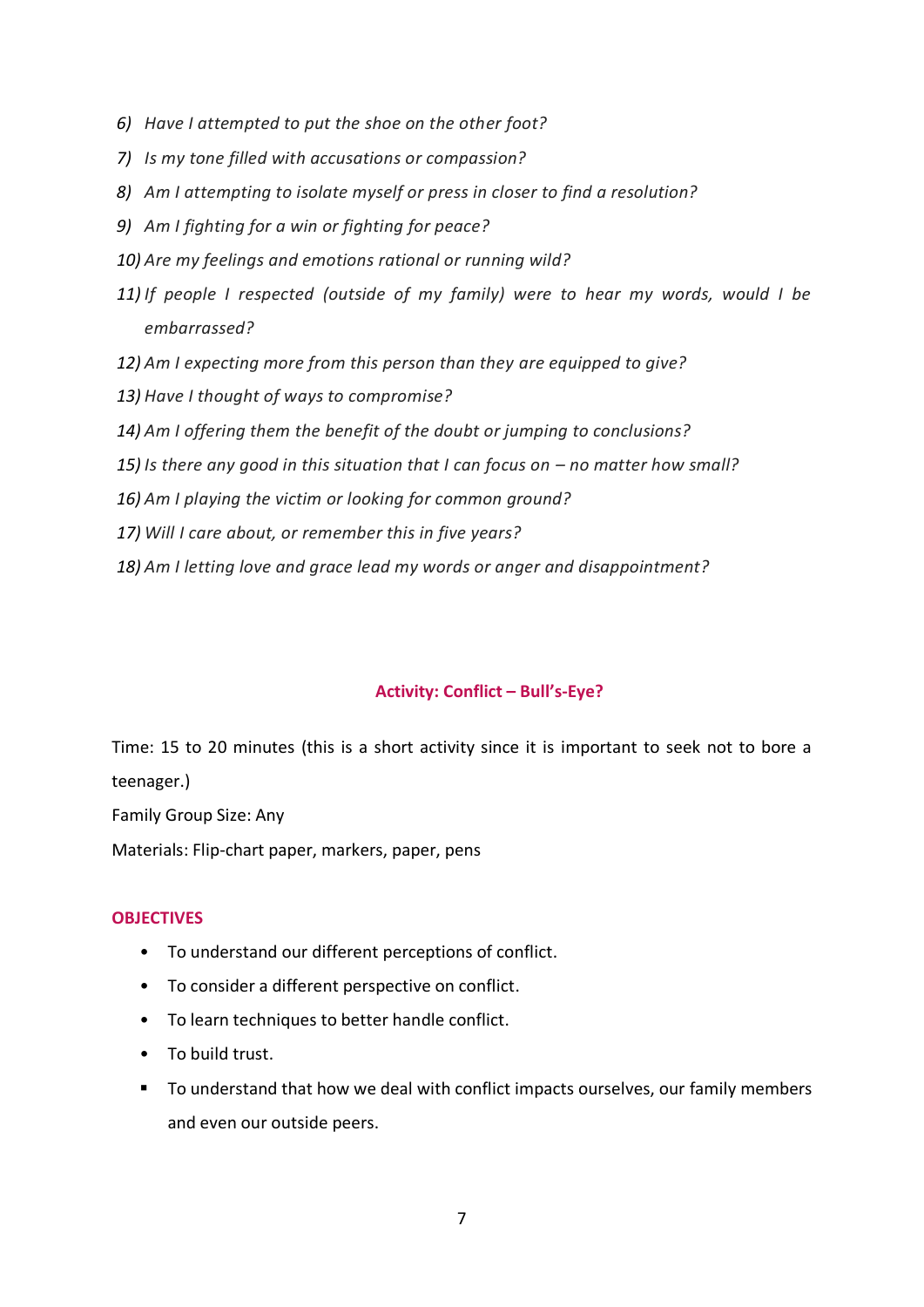This activity helps family team members to:

- (1) become more comfortable with conflict,
- (2) consider the positive aspects of conflict, and
- (3) understand the possible benefits to themselves and the other family members.

Mode: Draw a large target (consisting of three circles, one inside the other) on the flip-chart paper. The innermost circle represents the family members themselves. The middle circle represents the team. The outer circle represents the family. Ask, "How does effectively resolving conflicts affect you, the other family members, and your family as a whole?" As family members shout out various ideas, record them in the appropriate place on the target.